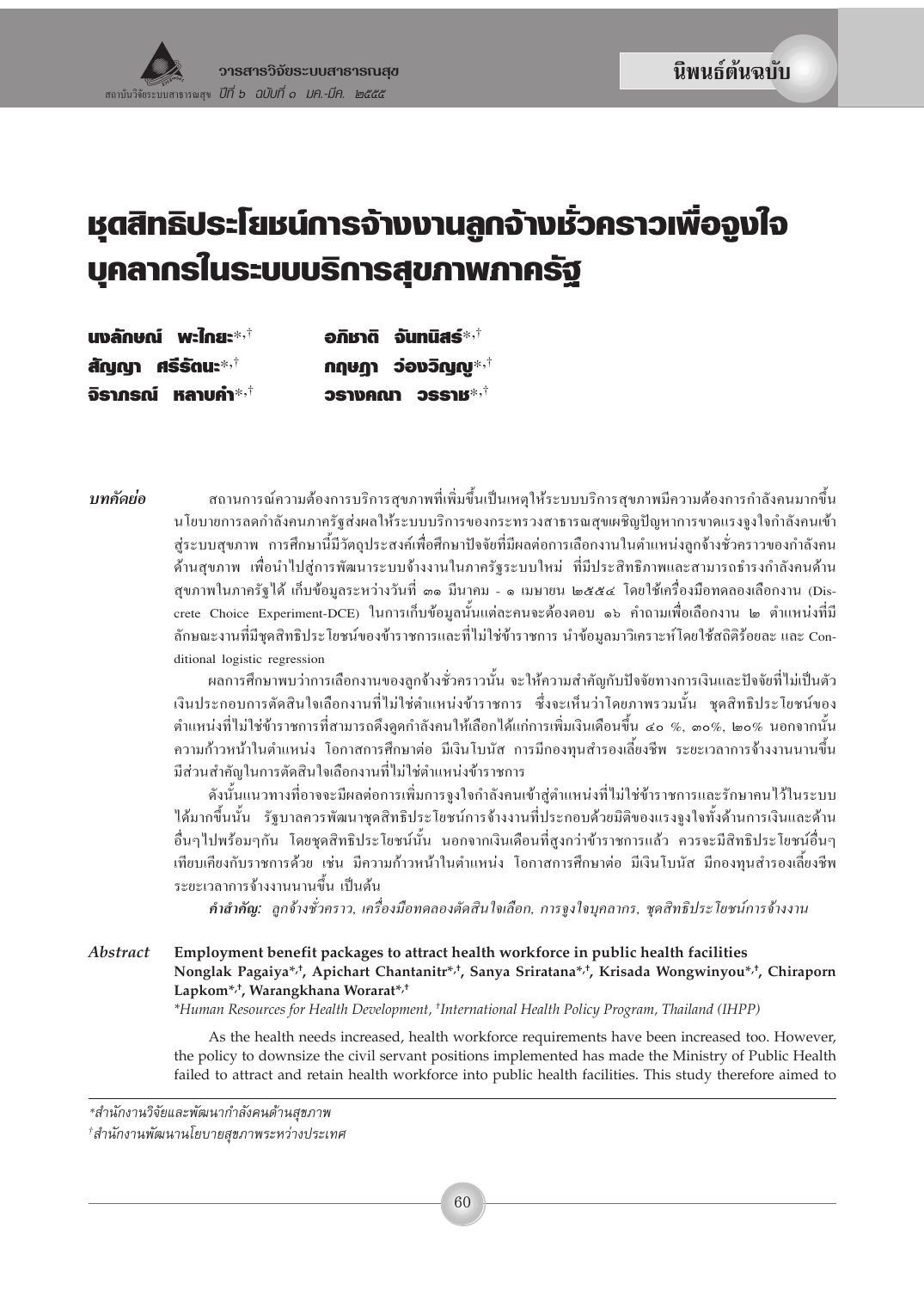assess the factors affecting the health workforce's decision making in choosing public health facilities as their job of choices. A Discrete Choice Experiment (DCE) tool was used and that each health workforce was asked 16 questions to choose between 2 jobs which have different attributes. The data were analyzed by conditional logistic regression.

The findings showed that both financial and non-financial incentives played important roles in health workforce decision making to choose their job of choices. Benefit packages that were significantly associated to their choices of non-civil servant positions were: salary increase at 20%-40%, career advancement, opportunity for continuing education, bonus provision, pension fund and a longer employment contract. The results indicated that the government needs to develop the appropriate employment packages that could attract health workforce in public sectors. The attractive benefit packages comprise: higher salary, career advancement, opportunity for continuing education, bonus provision, pension fund and longer employment contract. These packages could be attractive for health workforce to choose to be hired as non-civil servants.

*Key words:* Temporary employment, Discrete Choice Experiment (DCE), health workforce attraction, public employment benefit packages

## $\overline{\mathbf{z}}$ ุมิหลังและเหตุผล

ารดำเนินการปฏิรูประบบราชการ โดยมีเป้าหมายในการ  $\sum_{j=1}^{\infty} \frac{1}{j}$ ารดำเนินการปฏิรูประบบราชการ โดยมีเป้าหมายในการ<br>พำระบบราชการให้มีประสิทธิภาพขึ้น และการลดขนาด กำลังคนภาคราชการ ส่งผลให้ คณะกรรมการกำหนดเป้า ทมายและนโยบายกำลังคนภาครัฐ(คปร.)ไม่อนุมัติอัตรา ู้ข้าราชการตั้งใหม่ให้แก่กระทรวงสาธารณสุขนับตั้งแต่วันที่ ๑ เมษายน พ.ศ.๒๕๔๓ เป็นต้นมา โดยให้กระทรวงสาธารณสุข พิจารณาใช้อัตราว่างที่มีอยู่บรรจุแพทย์ ทันตแพทย์ก่อน ส่วน ับุคลากรสาธารณสุขอื่นๆที่เหลือ ให้หาทางจ้างเป็น "พนักงาน ของรัฐ" และ "ลูกจ้างของส่วนราชการ" ซึ่งส่งผลต่อการดึงดูด และธำรงกำลังคนในภาครัฐโดยเฉพาะอย่างยิ่งในชนบท<sup>(๑)</sup> ำาระทรวงสาธารณสุขจึงจ้างงานวิชาชีพในฐานะลูกจ้างชั่วคราว เพิ่มมากขึ้น โดย พบว่าในปี ๒๕๕๔ มีจำนวนลูกจ้างชั่วคราวที่ เป็นลูกจ้างวิชาชีพทางสุขภาพทั้งหมด ๒๖,๖๔๙ คน สำหรับ ในสถานีอนามัยเมื่อดูเฉพาะสายงานด้านสุขภาพ พบว่า เป็น ู้ข้าราชการ ๒๘,๐๖๘ คนจากจำนวน ๒๘,๓๒๓ คน และไม่มี ลูกจ้างประจำหรือพนักงานราชการ<sup>(๒,๓)</sup> เมื่อพิจารณาเฉพาะ วิชาชีพทางสุขภาพ พบว่าแนวโน้มการจ้างงานในรูปแบบ ฐกจ้างชั่วคราว จะสูงขึ้นในอนาคต และถึงแม้ว่าปัจจุบันจะมี ้ระเบียบในการจ้างลูกจ้างชั่วคราวด้วยเงินนอกงบประมาณ หรือเงินบำรุงของกระทรวงสาธารณสุข โดยการกำหนดอัตรา

์ ค่าจ้างให้กับลูกจ้างชั่วคราวในสายงานต่างๆ โดยอัตราที่ใช้อยู่ ู้ ก่อนวันที่ ๗ เมษายน ๒๕๕๔ ซึ่งมีผลบังคับใช้ตั้งแต่วันที่ ๑ ตุลาคม ๒๕๕๐ $^{\left(\alpha\right)}$  คือ สายงานพยาบาลวิชาชีพอัตราค่าจ้างขั้น ู้ต่ำอยู่ที่เดือนละ ๑๐,๐๓๐-๑๒,๔๔๐ บาท และเพิ่มเงินสำหรับ ตำแหน่งที่มีเหตุพิเศษของผู้ปฏิบัติงานด้านสาธารณสุข(พ.ต.ส.) อีกเดือนละ ๑,๐๐๐ บาท และอัตราเงินเดือนขั้นต่ำได้รับการ ้<br>ปรับเพิ่มขึ้นเป็น ๑๑,๐๖๐-๑๓,๗๐๐ บาทในเดือนเมษายน ๒๕๕๔ แต่ชุดสิทธิประโยชน์อื่นมีความแตกต่างจากข้าราชการ ไม่ว่าจะเป็นเรื่องสวัสดิการรักษาพยาบาลที่ใช้ระบบประกันสังคม ์ 'ไม่มีสิทธิการลาศึกษาต่อ สัญญาการจ้างงานระยะเวลา ๑ ปี ขาดความก้าวหน้าในตำแหน่ง และไม่มีกองทุนสำรองเลี้ยง  $\left.\vec{\tilde{a}}^{\text{w}}\right|$ ี อย่างไรก็ตามพบว่าชุดสิทธิประโยชน์นี้ไม่เป็นที่ดึงดูดใจ ให้กำลังคนอยู่ในระบบ จากการสำรวจของสำนักงานวิจัยและ พัฒนากำลังคนด้านสุขภาพในเดือนมิถุนายน - สิงหาคม ๒๕๕๓ ในกลุ่มลูกจ้างชั่วคราวกลุ่มวิชาชีพ จำนวน ๖๔๐ คน พบ ้ว่าการจ้างงานในปัจจุบันไม่อาจตอบสนองต่อความต้องการ ของลูกจ้างชั่วคราวได้ โดยลูกจ้างชั่วคราวเหล่านี้มีความไม่ พอใจในด้านการขาดกองทุนสำรองเลี้ยงชีพ ความก้าวหน้าใน ตำแหน่ง สิทธิการลาศึกษาต่อ การเลื่อนขั้นเงินเดือน และ สวัสดิการการรักษาพยาบาล ตามลำดับ ซึ่งเป็นชุดสิทธิ ประโยชน์ที่แตกต่างจากข้าราชการอย่างชัดเจน<sup>(๖)</sup>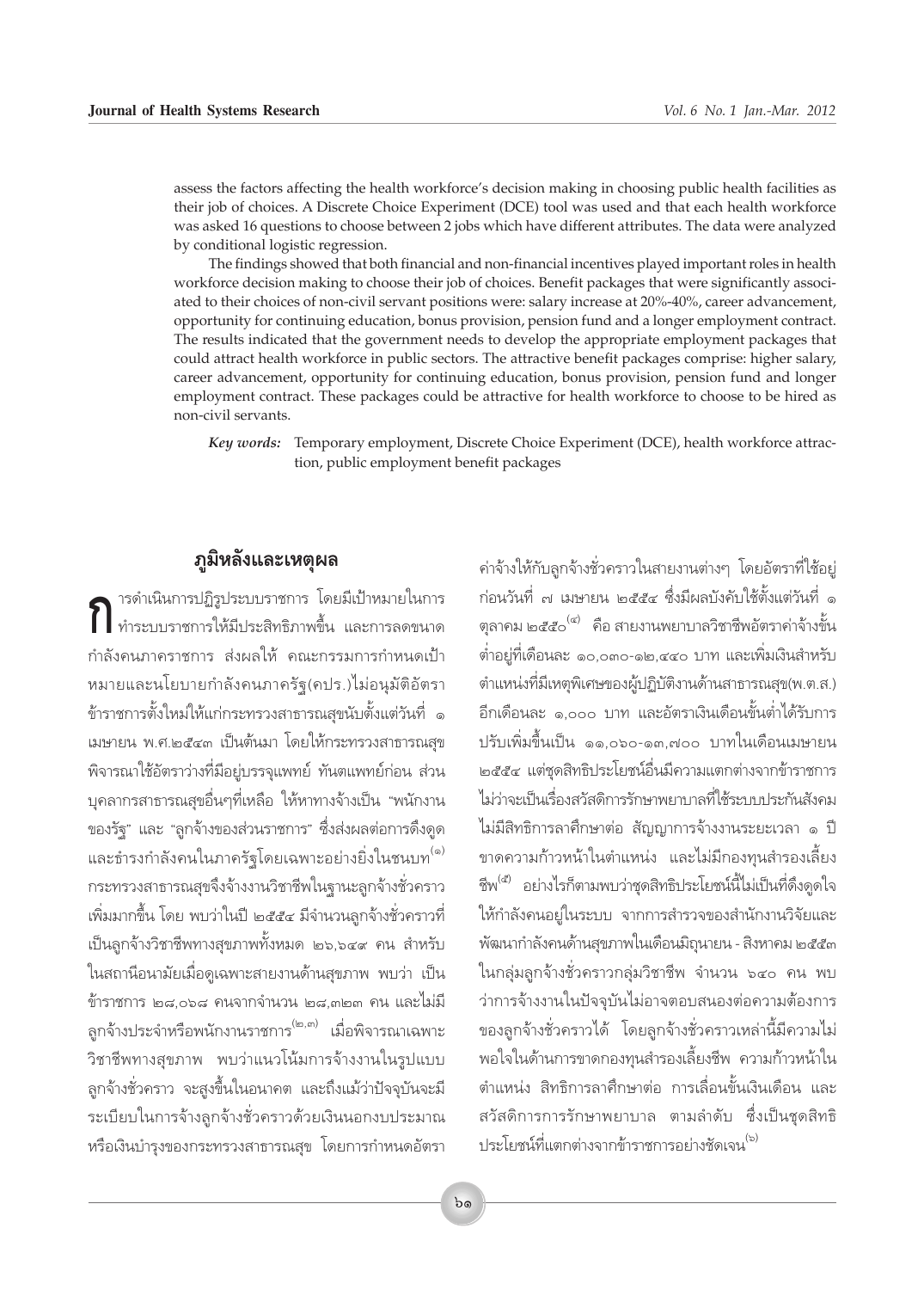และสถานีอนามัย จากการทบทวนการวิจัยโดยใช้เครื่องมือ ทดลองตัดสินใจ (Discrete Choice Experiment -DCE) ต้องการกลุ่มตัวอย่างอย่างน้อย ๑๐๐ คนในแต่ละกลุ่มย่อย (Ryan and Gerard K, ๒๐๐๘) $^{(\circ\,\text{m})}$  ดังนั้นจึงกำหนดกลุ่ม ตัวอย่าง ๔๐๐ คน เพื่อวิเคราะห์กลุ่มย่อย ๔ กลุ่ม

เครื่องมือและวิธีการที่ใช้ในการเก็บข้อมูล : เครื่องมือที่ ใช้ในการเก็บตัวอย่างเป็นเครื่องมือทดลองตัดสินใจเลือกงาน (Discrete Choice Experiment -DCE) ทำตามแนวทางของ Ryan and Gerard (๒๐๐๘)<sup>(๑๓)</sup> และพัฒนามาจากการศึกษา กรณีตัวอย่างของโรงพยาบาลชุมชนที่สามารถดึงดูดและธำรง กำลังคนไว้ได้ ประกอบกับการสัมภาษณ์ผู้กำหนดนโยบาย ๕ คนและใช้ข้อมูลชุดสิทธิประโยชน์ในปัจจุบันและร่างชุดสิทธิ ประโยชน์ของลูกจ้างกระทรวงสาธารณสุข จากนั้นนักวิจัยได้ นำชุดสิทธิประโยชน์จำนวน ๗ ประการที่ได้รับการจัดลำดับ ความสำคัญว่าเป็นประเด็นที่สามารถดึงดูดกำลังคนที่ไม่ใช่ ข้าราชการได้ซึ่งได้ข้อมูลจากแหล่งข้างต้น ในการศึกษานี้ได้ให้ ผู้เข้าร่วมศึกษาเลือกตำแหน่งงานระหว่างชุดสิทธิประโยชน์ ของข้าราชการกับชุดสิทธิประโยชน์ที่ไม่ใช่ข้าราชการ ซึ่ง แบบสอบถาม DCE นี้ประกอบด้วย ข้อมูลทั่วไป และคำถาม การเลือกงานระหว่างตำแหน่งที่มีชุดสิทธิประโยชน์ของ ข้าราชการและตำแหน่งที่มีชุดสิทธิประโยชน์เปลี่ยนแปลงไป ในส่วนของการเลือกงานในตำแหน่งระหว่าง ๒ ตำแหน่งนั้น แบบสอบถามจะประกอบด้วยคำถาม ๑๖ ข้อ แต่ละข้อมื ตำแหน่งงาน ๒ รูปแบบ ซึ่งแบบสอบถามทั้ง ๒ รูปแบบนี้จะ แตกต่างกันตามคุณลักษณะของงาน ได้แก่ อัตราเงินเดือน การจ่ายโบนัส สวัสดิการรักษาพยาบาล สิทธิการลาศึกษาต่อ ระยะเวลาการจ้างงาน ความก้าวหน้าในตำแหน่ง และกองทน สำรองเลี้ยงชีพ

ี **แนวทางการวิเคราะห์ข้อมูล :** นำข้อมูลทั่วไปมาวิเคราะห์ ในเชิงปริมาณ โดยใช้สถิติร้อยละ ส่วนปัจจัยที่มีผลต่อการ เลือกงานในตำแหน่งลูกจ้างชั่วคราวนั้นจะวิเคราะห์โดยสถิติ Conditional logistic regression จากนั้นจึงนำไปสร้าง ระบบจำลองการเลือกงานในตำแหน่งที่ไม่ใช่ข้าราชการใน สถานการณ์ต่างๆ

การจ้างงานเช่นนี้ส่งผลให้สถานบริการหลายแห่งไม่ สามารถดึงดูดกำลังคนสายวิชาชีพไว้ในองค์กรได้ การเคลื่อน ย้ายของกำลังคนจบใหม่จึงพบเห็นสูงมาก ในขณะที่กำลังคน ของหน่วยบริการทุกระดับ ยังมีความต้องการเพิ่มขึ้นอีกเป็น จำนวนมาก จึงมีความจำเป็นที่จะต้องจัดการกำลังคนให้มีการ กระจายและมีจำนวนที่เพียงพอ ทั้งนี้มาตรการการจ้างงานรูป แบบใหม่ที่ไม่ใช่ข้าราชการเป็นมาตรการสำคัญที่ควรจะต้องได้ รับการพัฒนาขึ้นมาเพื่อดึงดูดกำลังคนเข้าสู่ระบบบริการภาครัฐ ซึ่งงานวิจัยที่ศึกษาเกี่ยวกับการดึงดูดกำลังคนให้เข้าในระบบ และการรักษาคนไว้ในระบบนั้น พบว่า ค่าตอบแทนที่เป็นตัว เงินที่สามารถจับต้องได้จะเป็นตัวดึงดูดให้คนเข้ามาร่วมงาน กับองค์กร ในขณะที่ค่าตอบแทนที่ไม่ใช่ตัวเงินซึ่งไม่สามารถ จับต้องได้จะเป็นปัจจัยที่มีผลต่อการรักษาคนไว้ในองค์กร<sup>์ (๗-๑๑)</sup>

การศึกษานี้มีวัตถุประสงค์เพื่อศึกษาปัจจัยที่มีผลต่อการ เลือกงานในตำแหน่งที่ไม่ใช่ข้าราชการเพื่อนำไปสู่การพัฒนา ระบบจ้างงานในภาครัฐระบบใหม่ที่มีประสิทธิภาพและ สามารถธำรงกำลังคนด้านสุขภาพไว้ในองค์กรได้

# ระเบียบวิธีการศึกษา

**รูปแบบการวิจัย :** การศึกษานี้เป็นการศึกษาแบบภาคตัด ขวางของลูกจ้างชั่วคราวที่ปฏิบัติงานในสังกัดกระทรวง สาธารณสุขในปัจจุบัน เก็บข้อมูลระหว่างวันที่ ๓๑ มีนาคม - ๑ <u>เมษายน โดสสส</u>

**ประชากรและขนาดตัวอย่าง :** ได้มีการจัดกลุ่มจังหวัดใน แต่ละภูมิภาคเป็น ๓ กลุ่ม ตามรายได้ต่อหัวประชากรในระดับ จังหวัด โดยใช้ข้อมูลจากสภาพัฒนาเศรษฐกิจและสังคมแห่ง ชาติปี ๒๕๕๐<sup>(๑๒)</sup> โดยจัดกลุ่มเป็นกลุ่มจังหวัดรายได้สูง กลาง และต่ำจากนั้นสุ่มเลือกจังหวัดที่มีรายได้สูงจากทุกภูมิภาคได้แก่ กาญจนบุรี ขอนแก่น สงขลา และเชียงใหม่ จังหวัดรายได้ ปานกลาง ได้แก่ ลพบุรี กาฬสินธุ์ กระบี่ และพะเยา และ จังหวัดรายได้ต่ำ ได้แก่ สระแก้ว หนองบัวลำภู สตูล และ แม่ฮ่องสอน กลุ่มประชากรเป็นลูกจ้างชั่วคราวสายวิชาชีพ สุขภาพที่ปฏิบัติงานในสถานบริการสังกัดกระทรวงสาธารณสุข ได้แก่ โรงพยาบาลศูนย์ โรงพยาบาลทั่วไป โรงพยาบาลชุมชน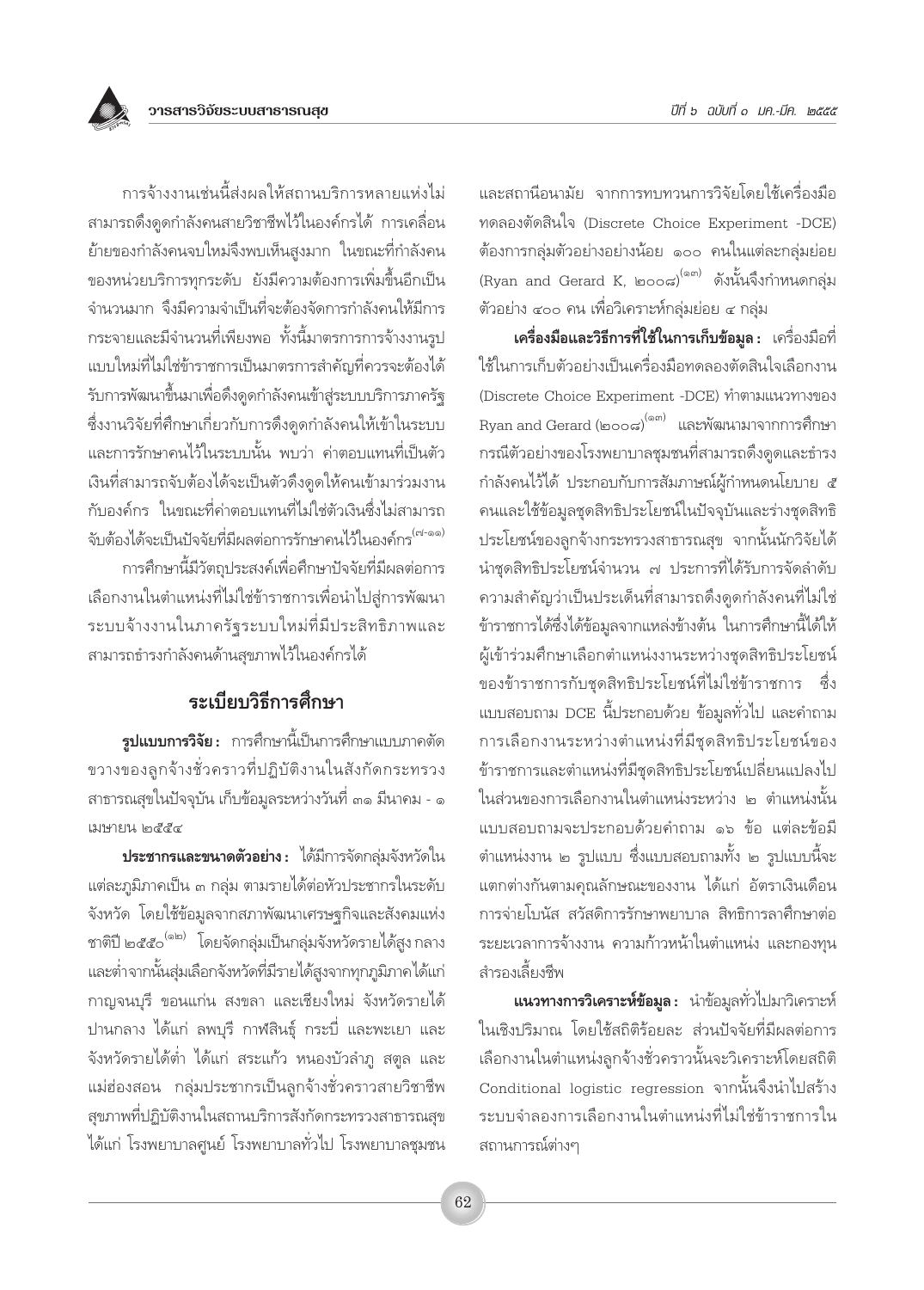#### ู้ <sup>อั</sup>ันตลนการพัฒนา DCF

การออกแบบการทดลองตัดสินใจเลือก (Discrete Choice Experiment: DCE) เป็นเทคนิคที่นิยมใช้มากใน การวิเคราะห์การตัดสินใจเลือกงานของบุคลากรด้านสุขภาพ<sup>(๑๔)</sup> ซึ่งผู้วิจัยได้ปรับโดยกำหนดลักษณะงานที่อาจจะต่างกัน ระหว่างชุดสิทธิประโยชน์ของข้าราชการกับชุดสิทธิประโยชน์ที่ ไม่ให่ข้าราชการ

ขั้นตอนแรกของการออกแบบ คือเริ่มจากการกำหนด ลักษณะงาน และกำหนดระดับของแต่ละลักษณะให้เหมาะสม ทั้งด้านแรงจูงใจที่เป็นเงินและที่ไม่ใช่เงินในการดึงดูดให้ทำงาน ในตำแหน่งที่ไม่ใช่ข้าราชการ โดยมีลำดับขั้นตอนในการศึกษา ดังต่อไงเนื้

ลำดับแรก คณะศึกษาวิจัยได้ทบทวนเอกสารต่างๆ ทั้งหมดของกระทรวงสาธารณสุขที่เกี่ยวข้องกับกลยุทธ์และ นโยบายด้านกำลังคนและการแก้ปัญหาการขาดแคลนในการ ทำงานให้รัฐในชนบท<sup>(๑๕)</sup>

ลำดับที่สอง คณะศึกษาวิจัยได้ทบทวนการศึกษาของ ประเทศไทยและต่างประเทศที่ศึกษาเกี่ยวกับปัจจัยที่ดึงดูด และผลักดันต่อความพึงพอใจในการทำงาน<sup>(๑๖-๑๘)</sup>

ลำดับที่สาม ศึกษาจากกรณีตัวอย่างของโรงพยาบาลที่ สามารถดึงดูดและธำรงกำลังคนไว้ได้ และชุดสิทธิประโยชน์ที่ ใช้ในปัจจุบัน ดังแสดงในตารางที่ ๑ และ ๒ ซึ่งพบว่าโรง ็พยาบาลบางแห่งใช้มาตรการต่างๆ ได้แก่ การเพิ่มเงินเดือนสูง กว่าข้าราชการ ๑.๒-๑.๔ เท่า การให้สวัสดิการรักษาพยาบาล ้ครอบคลุมญาติสายตรง ให้โอกาสก้าวหน้า โอกาสการศึกษาต่อ ี รวมทั้งกองทุนสำรองเลี้ยงชีพ แม้จะทำสัญญาทุกปีแต่ก็มี ความมั่นคง ซึ่งทำให้ลูกจ้างพึงพอใจและมีอัตราการลาออกต่ำ พร้อมตรวจสอบข้อมูลนี้กับร่างระเบียบการจ้างงานของคณะ ทำงานของกระทรวงสาธารณสุข

ลำดับสุดท้าย จัดอภิปรายกลุ่มเพื่อหาข้อเสนอแนะใน

| คุณลักษณะของงาน                                                   | รูปแบบ ๑ รพช. ก                                                                                                  | รูปแบบ ๒ รพช. ข                                                          | ัฐปแบบ ๑ รพช. ค                                                                                                     | รูปแบบ สธ.                                                             |
|-------------------------------------------------------------------|------------------------------------------------------------------------------------------------------------------|--------------------------------------------------------------------------|---------------------------------------------------------------------------------------------------------------------|------------------------------------------------------------------------|
| อัตราเงินเดือน                                                    | ๑.๓๘ เท่าของข้าราชการ                                                                                            | ๑.๒ เท่าของข้าราชการ                                                     | เท่ากับประกาศ กทสธ<br>แต่มีการจ่ายค่าตอบแทน<br>ิตามภาระงาน                                                          | ๑.๑๖ เท่าของข้าราชการ<br>(๗ เม.ย. ๕๔)                                  |
| การขึ้นเงินเดือน                                                  | มีการเลื่อนตามบัญชี<br>เงินเดือน (มีเพดาน)                                                                       | มีการเลื่อนตามบัญชี<br>เงินเดือน (ยังไม่มีเพดาน)                         | มีการเลื่อนเงินเดือน                                                                                                | มีการเลื่อนเงินเคือน                                                   |
| สวัสดิการรักษาพยาบาล                                              | ประกันสังคม+ญาติสายตรง                                                                                           | ประกันสังคม+ญาติสายตรง                                                   | ประกันสังคม+ญาติสายตรง                                                                                              | ประกันสังคม                                                            |
| สิทธิการลาศึกษาต่อ<br>ระยะเวลาการจ้างงาน<br>ความก้าวหน้าในตำแหน่ง | มีสิทธิลาศึกษาต่อ<br>ทำสัญญาทุกปี<br>แต่ค่อนข้างมั่นคง<br>มีความก้าวหน้า                                         | มีสิทธิลาศึกษาต่อ<br>ทำสัญญาทุกปี<br>แต่ค่อนข้างมั่นคง<br>มีความก้าวหน้า | ไม่มีสิทธิลาศึกษาต่อ<br>ทำสัญญาทุกปี<br>แต่ค่อนข้างมั่นคง<br>ไม่ชัดเจน                                              | ไม่มีสิทธิลาศึกษาต่อ<br>ทำสัญญาทุกปี<br>แต่ค่อนข้างมั่นคง<br>ไม่ชัดเจน |
| กองทุนสำรองเลี้ยงชีพ<br>ผลการจ้างงาน                              | มีกองทุนสำรองเลี้ยงชีพ<br>๑. พึ่งพอใจสูง<br>$\omega$ .turn over ຕໍ່າລ $\%$<br>คนสมัครเข้ามาก<br>๑. ไม่ขาดบุคลากร | ใม่มี<br>๑. พึ่งพอใจสูง<br>๒. turn over ต่ำ<br>มีคนสมัครเข้ามาก          | ไม่มี<br>๑. พึ่งพอใจในด้านค่า<br>ตอบแทนแต่ไม่พึงพอใจ<br>ในด้านความก้าวหน้า<br>l๑. turn over ต่ำมีคน<br>สมัครเข้ามาก | ไม่มี                                                                  |

#### *ตารางที่ ๑* ชุดสิทธิประโยชน์การจ้างงานของลูกจ้างเงินบำรุงของโรงพยาบาลชุมชน

หมายเหตุ: รพช. หมายถึง โรงพยาบาลชุมชน, สธ. หมายถึง กระทรวงสาธารณสุข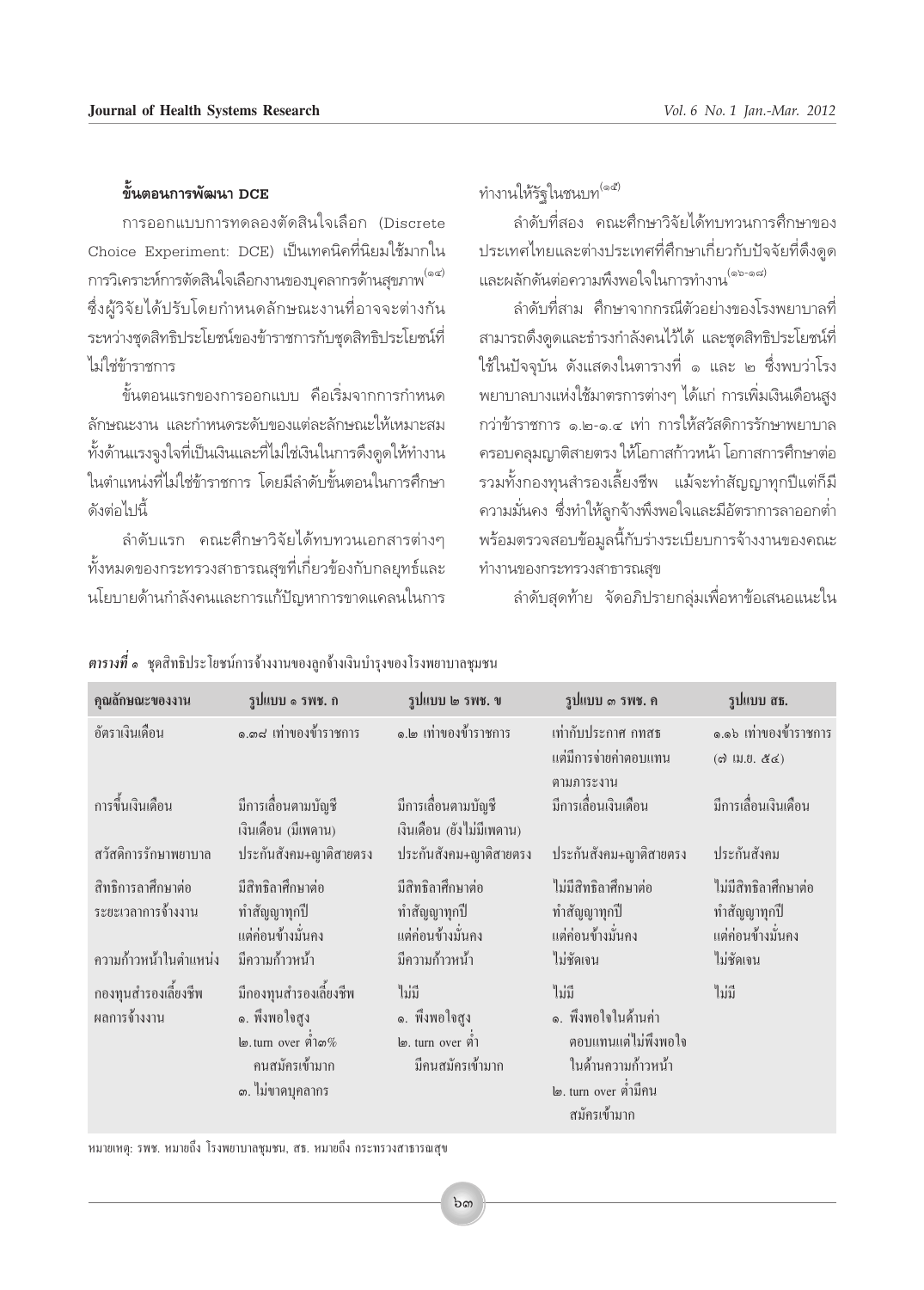คณลักษณะที่มี ๔ ระดับ ดังนั้นควรจะสามารถตั้งคำถามให้ เลือกตอบได้ ๒๖ x ๔ = ๒๕๖ คำถาม ซึ่งไม่เหมาะที่จะถาม ้ทั้งหมด จึงได้มีการสุ่มเลือกคำถามบางส่วนโดยใช้ Orthogonal array <sup>(๑๙)</sup> และได้คำถามจำนวน ๑๖ คำถามต่อหนึ่งคน และ เพื่อความสมดุลของข้อคำถามเพื่อให้ลักษณะงานทุกประเด็น มีโอกาสเข้าไปอยู่ในข้อคำถามเท่าๆกัน ได้ใช้ Orthogonal array ในการสร้างคำถามและได้คำถามดังเช่นตัวอย่างในรูปที่ ๑

#### ผลการศึกษา

## ข้อมูลทั่วไป

พบว่ามีผู้ตอบกลับ ๒๘๓ คน คิดเป็น ๗๐.๗๕% เจ้าพนัก งานและวิชาชีพส่วนใหญ่เป็นเพศหญิง (๗๙.๗% กับ ๘๔.๒%) อายุส่วนใหญ่อยู่ในช่วง ๒๐-๒๕ ปี วิชาชีพทั้งหมดจบการ ้ศึกษาระดับปริญญาตรีหรือเทียบเท่า สถานที่ปฏิบัติงานของ เจ้าพนักงานและวิชาชีพส่วนใหญ่ปฏิบัติงานที่โรงพยาบาลชุมชน (๖๓.๑% กับ ๖๕.๗%) และตั้งอยู่ในจังหวัดเดียวกันกับภูมิลำเนา (๘๒.๘% กับ ๗๔.๕%) ดังรายละเอียดในตารางที่ ๓ ในส่วน

้การออกแบบลักษณะงาน โดยจัดอภิปรายกลุ่ม ๒ ครั้ง ซึ่งใน การอภิปรายต้องการได้ข้อมูลที่มีผลต่อการจัดทำมาตรการที่ เป็นไปได้ของลักษณะงานของ DCE ซึ่งสุดท้ายได้คุณลักษณะ ของงาน ๗ ประการที่สำคัญในการตัดสินใจเลือกทำงานใน ้ตำแหน่งงาน ดังรายละเอียดในตารางที่ ๒ และหลังจากได้ อภิปรายกันในกลุ่มผู้จัดทำนโยบายในการประชุมกลุ่มย่อยแล้ว ได้นำไปปรังปรุงให้ได้ระดับที่ดีขึ้น DCE ที่เป็นเครื่องมือดัง กล่าวนั้นได้มีการทดลองใช้กับบุคลากรในโรงพยาบาล ๑๐ คน หลังจากได้ทดลองใช้แล้วได้นำมาปรับปรุงคำศัพท์ต่างๆและ การให้ความหมายของแต่ละลักษณะงานให้เหมาะสมมากยิ่งขึ้น ดังแสดงในรูปที่ ๑ โดยแต่ละคำถามประกอบด้วยชุดสิทธิ ประโยชน์ให้เลือก ๒ ชุด โดยตำแหน่งที่ ๑ เป็นชุดสิทธิ ประโยชน์ที่มีการเปลี่ยนแปลงระดับในแต่ละคุณลักษณะ และ ตำแหน่งที่ ๒ เป็นชุดสิทธิประโยชน์ของข้าราชการและไม่มี การเปลี่ยนแปลงในแต่ละคุณลักษณะ

เนื่องจากมีคุณลักษณะของชุดสิทธิประโยชน์ทั้งสิ้น ๗ คุณลักษณะและมี ๖ คุณลักษณะที่มี ๒ ระดับ และ ๑

| คุณลักษณะ             | ้ตำแหน่งที่ ๑                                       | ้ตำแหน่งที่ ๒          |
|-----------------------|-----------------------------------------------------|------------------------|
| อัตราเงินเดือน        | เท่ากับข้าราชการ                                    | เท่ากับข้าราชการ       |
|                       | ๑.๒ เท่าของข้าราชการ                                |                        |
|                       | ๑.๓ เท่าของข้าราชการ                                |                        |
|                       | ๑.๔ เท่าของข้าราชการ                                |                        |
| การจ่ายโบนัส          | ไม่มีการจ่ายโบนัส                                   | มีการจ่ายโบนัส         |
|                       | มีการจ่ายโบนัส                                      |                        |
| สวัสดิการรักษาพยาบาล  | ประกันสังคม                                         | ตนเอง+ญาติสายตรง       |
|                       | ประกันสังคม +ญาติสายตรง                             |                        |
| สิทธิการลาศึกษาต่อ    | ใม่มีสิทธิลาศึกษาต่อ                                | มีสิทธิลาศึกษาต่อ      |
|                       | มีสิทธิลาศึกษาต่อ                                   |                        |
| ระยะเวลาการจ้างงาน    | ทำสัญญา ๑ ปี และต่อเมื่อผ่านการประเมิน              | จนเกษียณอายุ           |
|                       | ทำสัญญา ๕ ปี และต่อเมื่อผ่านการประเมิน              |                        |
| ความก้าวหน้าในตำแหน่ง | ไม่มีการเลื่อนตำแหน่ง                               | มีการเลื่อนตำแหน่ง     |
|                       | มีการเลื่อนตำแหน่ง                                  |                        |
| กองทุนสำรองเลี้ยงชีพ  | ไม่มีกองทุนสำรองเลี้ยงชีพ<br>มีกองทุนสำรองเลี้ยงชีพ | มีกองทุนสำรองเลี้ยงชีพ |
|                       |                                                     |                        |

## ดารางที่ ๒ คุณลักษณะที่ใช้พัฒนา DCE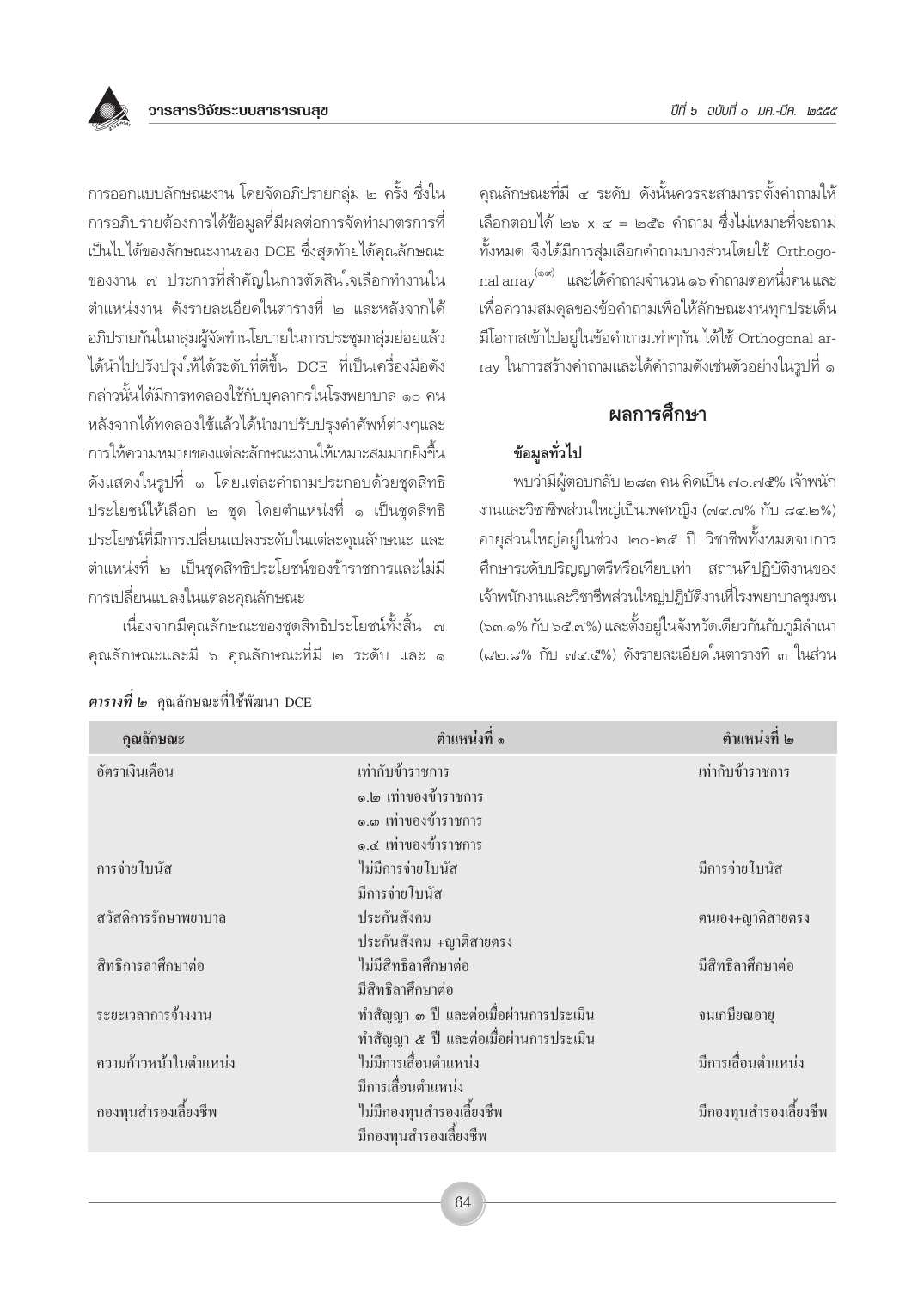

#### *รูปที่ ๑*° ตัวอย่างแบบสอบถาม DCE

ึของสิทธิประโยชน์การจ้างงานนั้น เจ้าพนักงานส่วนใหญ่ได้รับ เงินเดือนเท่ากับข้าราชการ (๖๙.๒%) วิชาชีพส่วนใหญ่ได้รับ เงินเดือนมากกว่าข้าราชการ (๕๐.๘%) ทั้งเจ้าพนักงานและ วิชาชีพส่วนใหญ่ไม่ได้รับโบนัส (๘๘.๗% กับ ๘๙.๔%) สวัสดิการรักษาพยาบาลเกือบทั้งหมดมาจากประกันสังคม (๙๘.๔% กับ ๙๖.๓%) เจ้าพนักงานและวิชาชีพส่วนใหญ่ไม่มี สิทธิในการลาศึกษาต่อ (๗๘.๕% กับ ๘๑.๓%) เจ้าพนักงาน เเละวิชาชีพส่วนใหญ่มีการต่อสัญญาจ้างทุก ๑ ปี (๖๓.๕% กับ ๖๐.๒%) เจ้าพนักงานและวิชาชีพส่วนใหญ่ไม่มีความก้าวหน้า ในตำแหน่งงาน คือไม่มีการเลื่อนตำแหน่ง (๘๑.๐% กับ ๘๒.๘%) และพบว่าทั้งเจ้าพนักงานและวิชาชีพส่วนใหญ่ไม่มีกองทน ี สำรองเลี้ยงชีพ (๙๓.๗% กับ ๘๙.๐%) ดังรายละเอียดในตารางที่  $m$  …

#### **º≈°"√«'‡§√"–Àå¢âÕ¡Ÿ≈ªí®®—¬"π°"√‡≈◊Õ°ß"π DCE**

ู<br>จากการศึกษากลุ่มลูกจ้างชั่วคราวจำนวน ๒๘๓ คน โดยใช้เครื่องมือการทดลองตัดสินใจเลือกงาน (Discrete Choice Experiment) ให้เลือกระหว่างชุดสิทธิประโยชน์ที่ ไม่ใช่ตำแหน่งข้าราชการ และชุดสิทธิประโยชน์ของข้าราชการ ้ผลการศึกษาพบว่า ในการเลือกงานที่ไม่ใช่ตำแหน่งข้าราชการ ึ ของลูกจ้างชั่วคราวนั้น ส่วนใหญ่จะเลือกตำแหน่งที่มีชุดสิทธิ ประโยชน์ของข้าราชการ และมี ๑๐% ที่เลือกตำแหน่งที่ไม่ใช่ ู้ข้าราชการ โดยจากการวิเคราะห์จะพบว่าบุคลากรเหล่านี้จะ เลือกตำแหน่งที่ไม่ใช่ข้าราชการเมื่อมีชุดสิทธิประโยชน์ในการ เพิ่มเงินเดือนสูงขึ้นเป็นปัจจัยหลัก ได้แก่ หากมีการเพิ่มเงินเดือน ๔๐% Odds ratio ของการเลือกตำแหน่งที่ไม่ใช่ข้าราชการเท่ากับ ้∉.๓๑ หากมีการเพิ่มเงินเดือน ๓๐% Odds ratio ของการ เลือกตำแหน่งที่ไม่ใช่ข้าราชการเท่ากับ ๓.๑๐ หากมีการเพิ่ม ้เงินเดือน ๒๐% Odds ratio ของการเลือกตำแหน่งที่ไม่ใช่ ู้ข้าราชการเท่ากับ ๒.๓๗ นอกจากนั้นยังมีชุดสิทธิประโยชน์ ้อื่นที่สามารถดึงดูดให้เลือกตำแหน่งที่ไม่ใช่ข้าราชการ ได้แก่ มี ์ ความก้าวหน้าในตำแหน่ง มีโอกาสการศึกษาต่อ การมีโบนัส ์ มีกองทนสำรองเลี้ยงชีพตามลำดับ ดังตารางที่ *๕* 

ู้ เมื่อแยกวิเคราะห์เฉพาะกลุ่มวิชาชีพ (กลุ่มที่สำเร็จการ ์ศึกษาระดับปริญญาตรีหรือมากกว่า) พบว่าปัจจัยหลักในการ เลือกตำแหน่งที่ไม่ใช่ข้าราชการของบุคลากรระดับปริญญาตรี  $^{\prime\prime}$ ด้แก่ การเลื่อนตำแหน่ง โอกาสการศึกษาต่อ การเพิ่มเงินเดือน ้๔๐% การมีโบนัส การมีกองทนสำรองเลี้ยงชีพ การเพิ่มเงินเดือน คอ% และ ๒๐% ตามลำดับ ดังรายละเอียดในตาราง ๖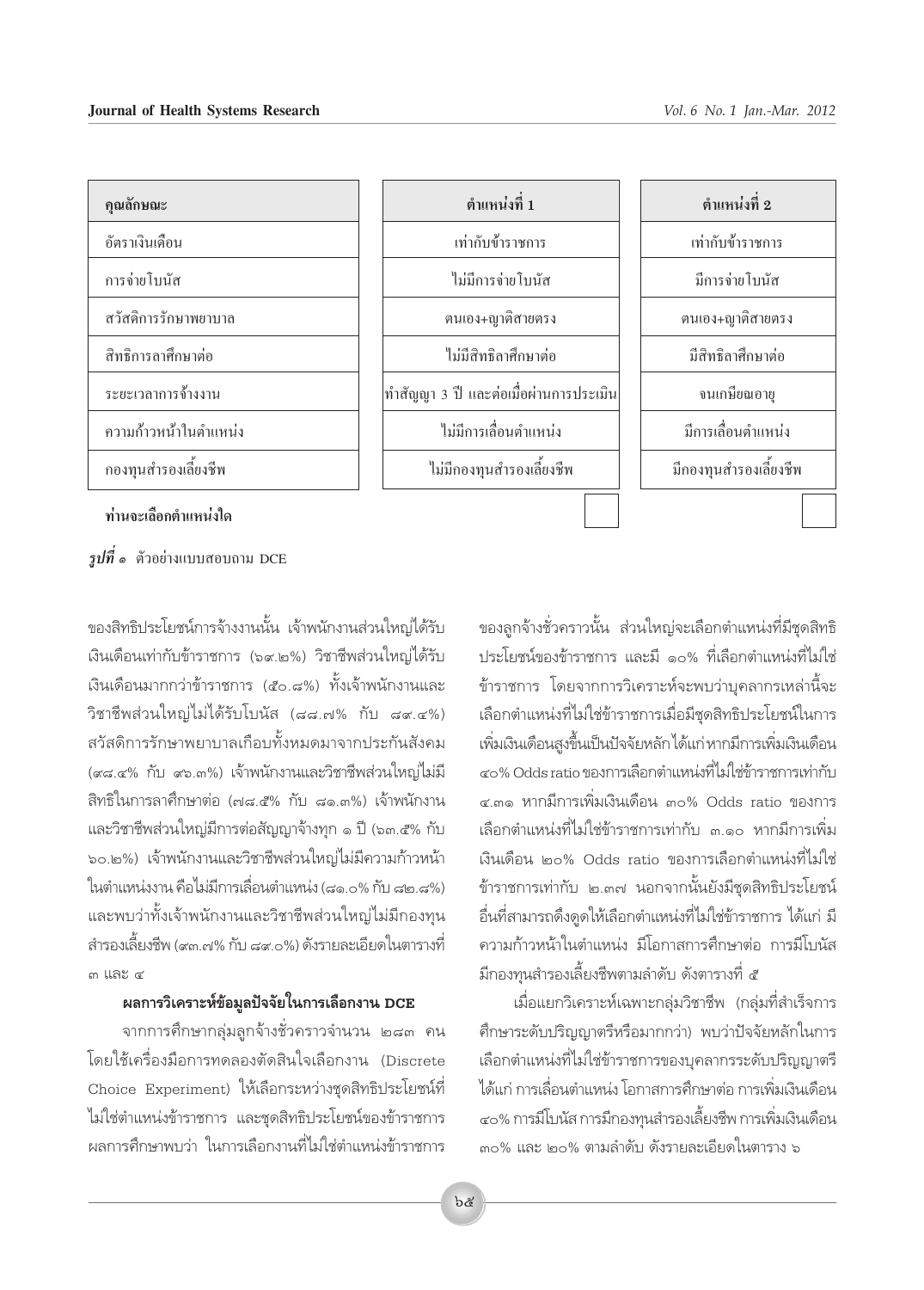

|                                                     | ้เจ้าพนักงาน                                     | วิชาชีพ                                               |
|-----------------------------------------------------|--------------------------------------------------|-------------------------------------------------------|
| ข้อมูลทั่วไป                                        | อำนวน $(\%)$                                     | อำนวน $(\%)$                                          |
| ๑. เพศ                                              |                                                  |                                                       |
| ชาย                                                 | னை (lஹ <b>o</b> .ை)                              | $m$ ໔ (ଚ&.๘)                                          |
| หญิง                                                | ๕෧ (๗ຬ.๗)                                        | ବର୍ଣ (ଟ $\alpha$ .)                                   |
| รวม                                                 | bc (000.0)                                       | @ගෙ ( 000.0)                                          |
|                                                     |                                                  |                                                       |
| ๒. อายุ                                             |                                                  |                                                       |
| ้ต่ำกว่า ๒๐ ปี                                      | o (o.o)                                          | o(0.0)                                                |
| $\mathbb{R}$ and $\mathbb{R}$                       | &ග (෬'๒.෬')                                      | o ගා & (blo.lo)                                       |
| $\omega$ b-mo $\tilde{1}$                           | $\omega$ (๑๐. $\epsilon$ )                       | ๕๕ (๒๗.๒)                                             |
| ෨෧-෨ <b>๕</b> ปี                                    | $\mathsf{I}\omega$ $(\mathfrak{m}.\mathfrak{g})$ | $\omega$ (00.0)                                       |
| ต $b - \notinfty$ ปี                                | $\mathsf{I}\omega$ $(\mathfrak{m}.\mathfrak{g})$ | $o($ o.o $)$                                          |
| ๔๑ ปีเป็นต้นไป                                      | o(0.0)                                           | $($ රී. $o)$ ඹ                                        |
| รวม                                                 | bc (000.0)                                       | $\mathsf{Isom}\left(\mathsf{soo,o}\right)$            |
| ๑. การศึกษา                                         |                                                  |                                                       |
| ประกาศนียบัตร                                       | $\omega$ (composed)                              | o(0.0)                                                |
| อนุปริญญาหรือเทียบเท่า                              | $\mathsf{lab}(\mathsf{mod}.\mathsf{d})$          | o(0.0)                                                |
| ปริญญาตรีหรือเทียบเท่า                              | $5($ ( $6$ $6.$ $0)$ )                           | $\log \omega$ $($ 00.0 $)$                            |
| สูงกว่าปริญญาตรี                                    | o (o.o)                                          | o (o.o)                                               |
| รวม                                                 | bc (000.0)                                       | $\mathsf{Isom}\left(\mathsf{soos},\mathsf{co}\right)$ |
| ๔. สถานที่ปฏิบัติงาน                                |                                                  |                                                       |
| $5MPI. + 5MII.$                                     | ඉ <i>රි</i> (@ග.)                                | $\omega$ o (၈๒.๔)                                     |
| $5W\$ . + $5W5$ .                                   | $\infty$ $(b\omega.$                             | $O((b.\mathcal{B})$ @ so                              |
| ิสอ.                                                | $\xi$ (ගෙ.ය)                                     | d(G.5)                                                |
| รวม                                                 | $b$ & (000.0)                                    | $\omega$                                              |
|                                                     |                                                  |                                                       |
| ๕. สถานที่ตั้งที่ทำงาน                              |                                                  |                                                       |
| อยู่คนละภูมิภาคกับภูมิลำเนา                         | $\mathsf{I}\omega$ $(\mathsf{m}.\mathsf{o})$     | (8.0)                                                 |
| อยู่ในจังหวัดเดียวกันกับภูมิลำเนา                   | $\&$ ທ $(\&$ (ພ $\&$ . $\&$ )                    | $(\mathcal{C}, \mathcal{C})$                          |
| อยู่คนละจังหวัดแต่อยู่ในภูมิภาคเดียวกันกับภูมิลำเนา | $\xi$ ( $g$ $\xi$ . $g$ )                        | ๕๐ (๒๕.๐)                                             |
| รวม                                                 | $b\in (0.00, 0)$                                 | $\mathsf{loo}\$ $(\mathsf{soo.o})$                    |
| <b>b. ระยะเวลาที่ปฏิบัติงานใน รพ./สอ.</b>           |                                                  |                                                       |
| ้ต่ำกว่า ๑ปี ๐ เดือน                                | (d.d)                                            | നി $\mathcal{E}$ (ത $\mathcal{C}.$ )                  |
| ๑ ปี ๑ เดือน- ๕ ปี ๐ เดือน                          | $d$ & $(b5d)$                                    | oloc (&ෆ.o)                                           |
| ๕ ปี ๑ เดือน - ๑๐ ปี ๐ เดือน                        | (d.6)                                            | ໑ $b$ $(\omega$ . $d)$                                |
| ๑๐ ปี ๑ เดือนเป็นต้นไป                              | o(0.0)                                           | $\ln(0.5)$                                            |
| รวม                                                 | $b$ & (000.0)                                    | $\mathsf{Isom}\nolimits$ (900.0)                      |

# *ตารางที่ ๑* ข้อมูลทั่วไปของผู้ตอบแบบสอบถาม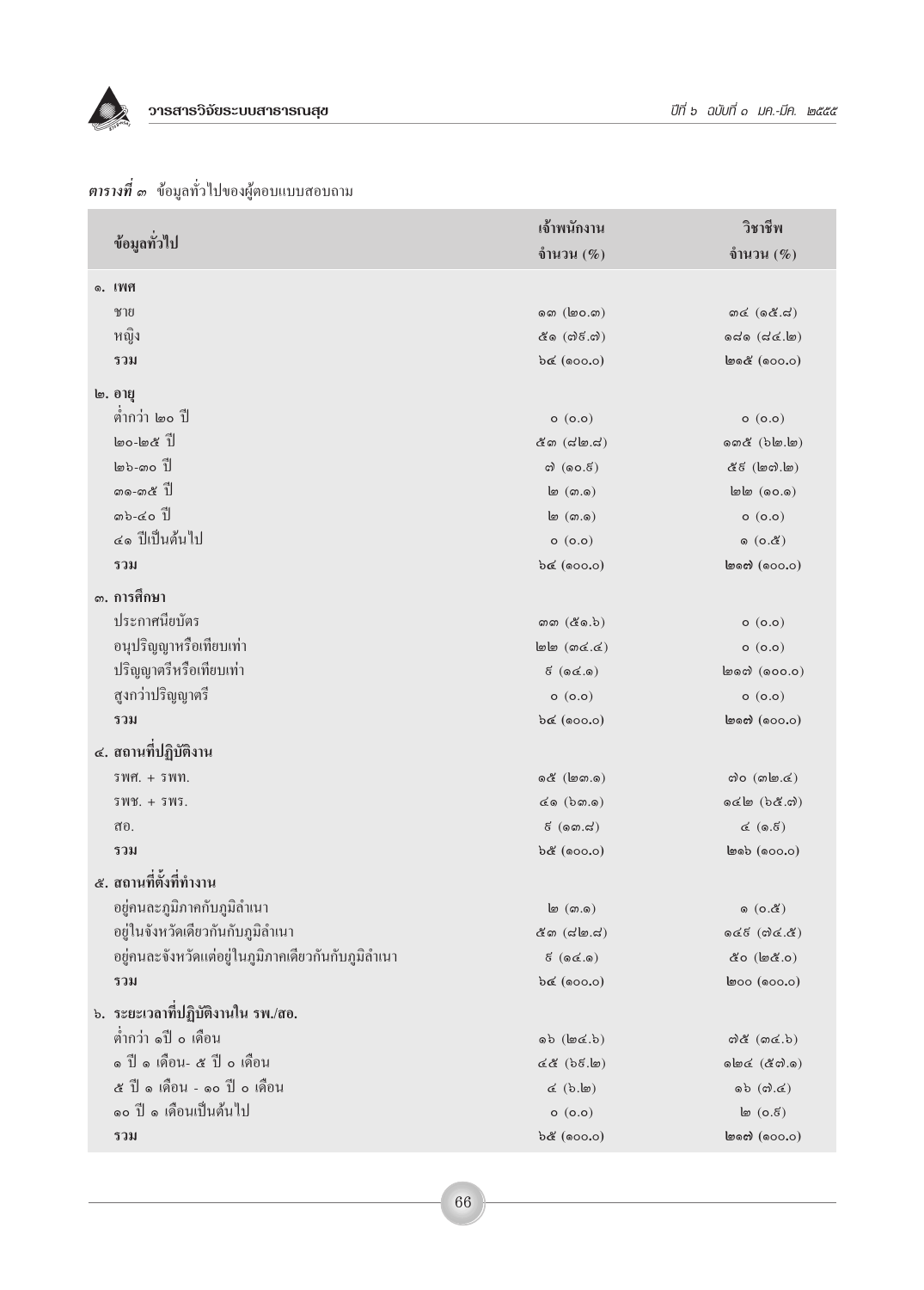|                                    | ้เจ้าพนักงาน                           | วิชาชีพ                                       |
|------------------------------------|----------------------------------------|-----------------------------------------------|
| สิทธิประโยชน์                      | อำนวน $(\%)$                           | อำนวน $(\%)$                                  |
| ๑. อัตราเงินเดือนเทียบกับข้าราชการ |                                        |                                               |
| เท่ากับข้าราชการ                   | ග <b>b</b> (bc.lo)                     | ದ $\xi$ (៤ $\xi$ .๒)                          |
| มากกว่าข้าราชการ                   | $\circ$ වා (ග $\circ$ .ය)              | 6ිම (ඊ0.ය)                                    |
| อื่นๆ                              | o(0.0)                                 | o (o.o)                                       |
| รวม                                | ๕๒ (๑๐๐.๐)                             | ෧෬෭෧ (෧෮෮෬ඁ)                                  |
| ๒. เงินโบนัส                       |                                        |                                               |
| ปี                                 | $\omega$ (๑๑.๓)                        | $\omega$ ( $\omega$ .)                        |
| ไม่มี                              | ๕๕ (๘๘.๗)                              | ೂದೆ (ದ $\vec{e}$ . $\vec{e}$ )                |
| รวม                                | bb(600.0)                              | യാ $\alpha$ (റൊ.ഠ)                            |
| ๑. สวัสดิการรักษาพยาบาล            |                                        |                                               |
| ประกันสังคม                        | $\delta$ ດ (ອິ $\approx$ . $\approx$ ) | $\textsf{log}(50.5)$                          |
| ประกันสังคม+ญาติสายตรง             | o (o.o)                                | $\omega$ $(\omega, \omega)$                   |
| อื่นๆ                              | (6.5)                                  | (6.6)                                         |
| รวม                                | $b\in (0.00, 0)$                       | $\mathsf{load}\ (\mathsf{soo.o})$             |
| ๔. สิทธิการลาศึกษาต่อ              |                                        |                                               |
| ปี                                 | $G \times (S \times S)$                | $\vec{\alpha}$ o (๑๘.๗)                       |
| ไม่มี                              | ๕๑ (๗ಿದೆ.๕)                            | രെ $d$ ( $d$ െ)                               |
| รวม                                | $b$ ໕ (ი $0.0$ ი)                      | ๒๑๔ (๑๐๐.๐)                                   |
| ๕. ระยะเวลาการจ้างงาน              |                                        |                                               |
| ต่อสัญญาอัตโนมัติ                  | $\mathsf{lab}(\mathfrak{ad.5})$        | റിറി $($ നെ $($ നി $($                        |
| ี ต่อสัญญาจ้างทุกๆ ๑ ปี            | &o (bm.&)                              | லிலை (bo.l)                                   |
| ต่อสัญญาจ้างทุกๆ ๒ ปี              | (6.5)                                  | $\ln(6.0)$                                    |
| ต่อสัญญาจ้างทุกๆ ๑ ปี              | o (o.o)                                | ෙ(ර.අ)                                        |
| รวม                                | bm(600.0)                              | $\mathsf{loo}\ (\mathsf{soo.o})$              |
| ึ่ง. ความก้าวหน้าในตำแหน่ง         |                                        |                                               |
| มีการเลื่อนตำแหน่ง                 | லி (செ.்)                              | ຫ $b$ $(\circ \circ \circ \cdot \circ \circ)$ |
| ไม่มีการเลื่อนตำแหน่ง              | ๕๑ (๘๑.๐)                              | ගේග $($ ය්ෂ.ය් $)$                            |
| รวม                                | bm(600.0)                              | $\phi$ o $\delta$ (၈၀၀.၀)                     |
| ๗. กองทุนสำรองเลี้ยงชีพ            |                                        |                                               |
| มี                                 | $\propto$ $(b.\varpi)$                 | $\mathsf{lcm}$ (๑๑.๐)                         |
| ไม่มี                              | ๕៩ (៩๓.๗)                              | odಾ (ದ <b>೯.</b> ೦)                           |
| รวม                                | bm(600.0)                              | $\mathsf{b}$ ෧ $\circ$ (෧ $\circ$ ං.)         |
|                                    |                                        |                                               |

 $\overrightarrow{p}$ กรางที่ ๔ สิทธิประโยชน์ที่ได้รับของผู้ตอบแบบสอบถาม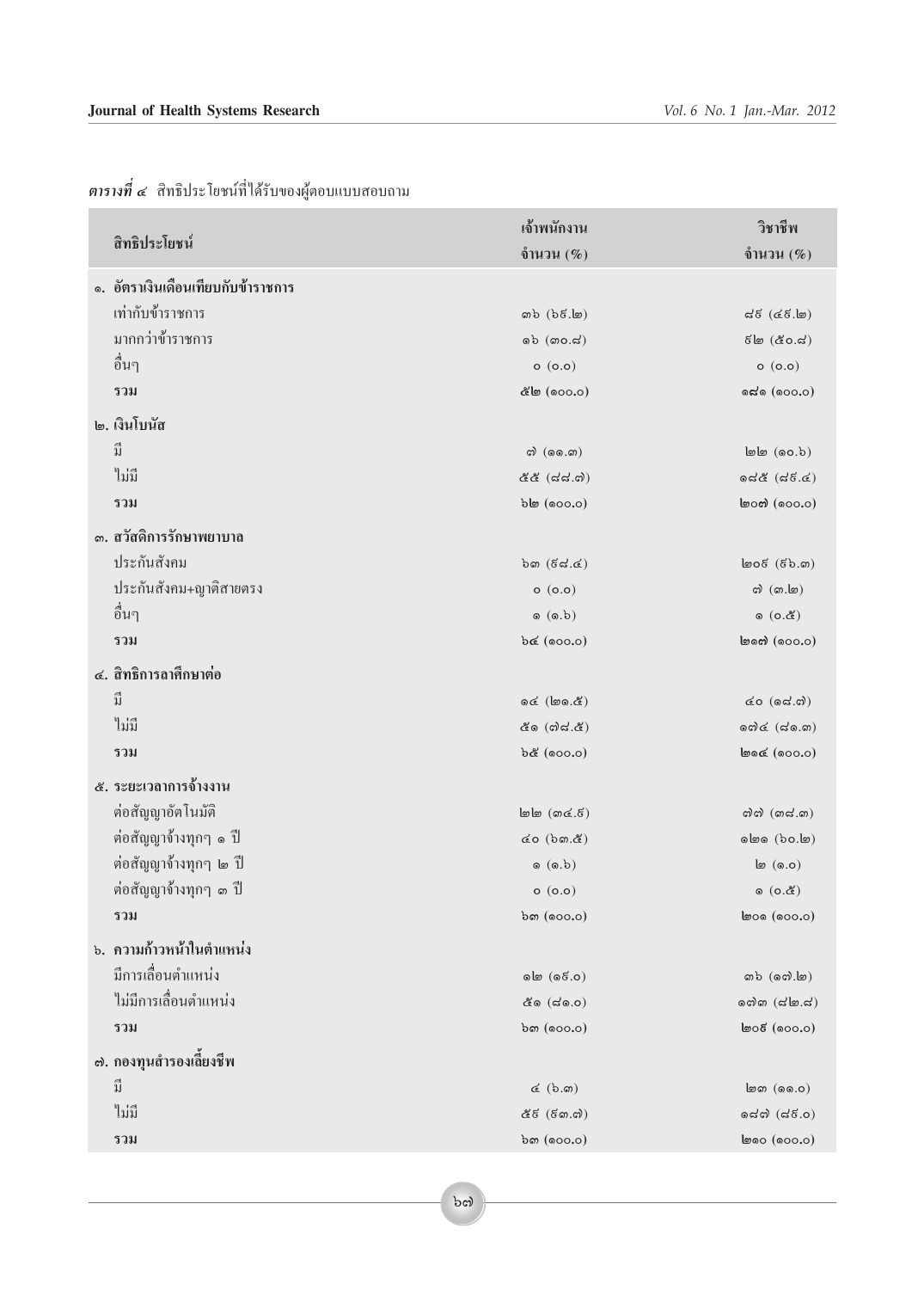

| ปัจจัย                                   | OR.             | SE.       | P-value         | ಕ& % $CI$                                   |
|------------------------------------------|-----------------|-----------|-----------------|---------------------------------------------|
| เพิ่มเงินเดือน ๔๐ $\%$                   | <u>&amp;.ගඉ</u> | 0.റിറിറ   | 0.000           |                                             |
| เพิ่มเงินเคือน ๓๐ $\%$                   | <u>ை</u>        | ಂಸಿಸಿ.ಂ   | 0.000           | $\omega$ .ඉ $\epsilon$ ඉ. ៤.ග $\epsilon$ ෆ් |
| เพิ่มเงินเดือน ๒๐ $\%$                   | ကြွ ကေလ         | $0.6$ cm  | 0.000           | ෧. $b$ ෨෮, ෨.ඦ෮ඁ෧                           |
| มีการเลื่อนตำแหน่ง                       | ೂ.ಕಕ            | o.loloc)  | 0.000           | ෧.๕ <b>෫ඁ</b> ෮, ๒.๔෫෧                      |
| มีสิทธิ์ลาศึกษาต่อ                       | ෙෆ්රෑ           | 0.ඉ೯೯     | 0.000           | $0.608,$ 0.056                              |
| ู มีโบนัส                                | ෙයි ඉ           | $O.G$ විග | 0.000           | $\circ$ . bb $\circ$ , $\circ$ . and        |
| มีกองทุนสำรองเลี้ยงชีพ                   | ெ. ௌ            | 0.000     | o.olog          | $0.0$ løck, $0.0$ ka                        |
| มีสวัสดิการรักษาพยาบาลครอบคลุมญาติสายตรง | 0.00            | $0.00$ ದ  | 0. $\approx$ ೧) | $o$ . $d$ loc, $o$ .locc                    |
| ระยะเวลาการจ้างงาน ๕ ปี                  | 0.00            | 0.096     | 0.000           | $0.0$ ෆියිදේග                               |

# **ตารางที่ ๕** ปัจจัยการเลือกงานที่ไม่ใช่ตำแหน่งข้าราชการของลูกจ้างชั่วคราว

# **ตารางที่** ๖ ปัจจัยการเลือกงานที่ไม่ใช่ตำแหน่งข้าราชการของกลุ่มวิชาชีพ

| ปัจจัย                                   | OR.              | SE.               | <b>P-value</b> | ಕ& % $\rm CI$              |
|------------------------------------------|------------------|-------------------|----------------|----------------------------|
| มีการเลื่อนตำแหน่ง                       | ါတ္ အက္          | $0.0$ ගි          | 0.000          | lo.loloc, lo.cloc          |
| มีสิทธิ์ลาศึกษาต่อ                       | $\circ$ .ගිර්    | 0.080             | 0.000          | $0.b$ bc, $0.d$ b $0$      |
| เพิ่มเงินเดือน ๔๐ $\%$                   | ெல் ம            | 0.00 ದ            | 0.000          | ෧.๔๗෨, ෧.๗๘๒               |
| มีโบนัส                                  | ೂ.&ನ             | 0.06 <sub>b</sub> | 0.000          | 0.650, 0.550               |
| มีกองทุนสำรองเลี้ยงชีพ                   | .ෙ.අග            | 0.008             | 0.000          | $0.0006$ , $0.500$         |
| เพิ่มเงินเดือน ๓๐ $\%$                   | 0.68             | 0.0 $\approx$ b   | 0.000          | <u>ென்ஸ், ெ</u>            |
| เพิ่มเงินเดือน ๒๐ $\%$                   | ෧.๒๕             | 0.0 <sub>b</sub>  | 0.000          | $0.0$ lø $\tt C$ , $0.085$ |
| มีสวัสดิการรักษาพยาบาลครอบคลุมญาติสายตรง | $0.\omega$       | $0.0$ @ $b$       | 0.000          | ெலிசி, வெங்ல               |
| ระยะเวลาการจ้างงาน ๕ ปี                  | 0.0 <sub>W</sub> | o.olดธี           | o.loog         | 0.595, 0.056               |

# *ตารางที่ ๗* ปัจจัยการเลือกงานที่ไม่ใช่ตำแหน่งข้าราชการของลูกจ้างชั่วคราวในโรงพยาบาลชุมชน

| ปัจจัย                                   | OR.          | SE.              | P-value | ಕ& % $\mathrm{CI}$                                            |
|------------------------------------------|--------------|------------------|---------|---------------------------------------------------------------|
| มีการเลื่อนตำแหน่ง                       | $\ln \alpha$ | $0.0$ ෆිග        | 0.000   | <u>   ම.ගායී o.   ම. b ග  ම</u>                               |
| มีสิทธิ์ลาศึกษาต่อ                       | 0.50         | 0.0000           | 0.000   | $\circ$ . $\circ$ $\circ$ . $\circ$ . $\circ$ $\circ$ $\circ$ |
| มีกองทุนสำรองเลี้ยงชีพ                   | 0.86         | $0.0$ @ $\omega$ | 0.000   | $0.6$ blo, $0.5$ ond                                          |
| มีโบนัส                                  | ේ න          | $0.0$ @ $\omega$ | 0.000   | 0.000, 0.005                                                  |
| เพิ่มเงินเดือน ๔๐ $\%$                   | 0.68         | 0.0 <sub>b</sub> | 0.000   | ෧.෨෨෦෨෨෨෬෭෭                                                   |
| เพิ่มเงินเดือน ๑๐ $\%$                   | ൈ $\alpha$   | $O.O$ നിനി       | 0.000   | ෧.෨෧෧෧෬ඁ෭෮෮                                                   |
| มีสวัสดิการรักษาพยาบาลครอบคลุมญาติสายตรง | ெ. வெ        | $0.0$ $\alpha$   | 0.000   | $0.0$ bc, $0.05$                                              |
| เพิ่มเงินเดือน ๒๐ $\%$                   | ெ. மன        | 0.0              | 0.000   | ෧.෮෬෯, ෧.෨෨෨                                                  |
| ระยะเวลาการจ้างงาน ๕ ปี                  | 0.0 දී       | $0.0$ log        | 0.0 ಡೆದ | 0.86ನ, ೂ.ೂಂ                                                   |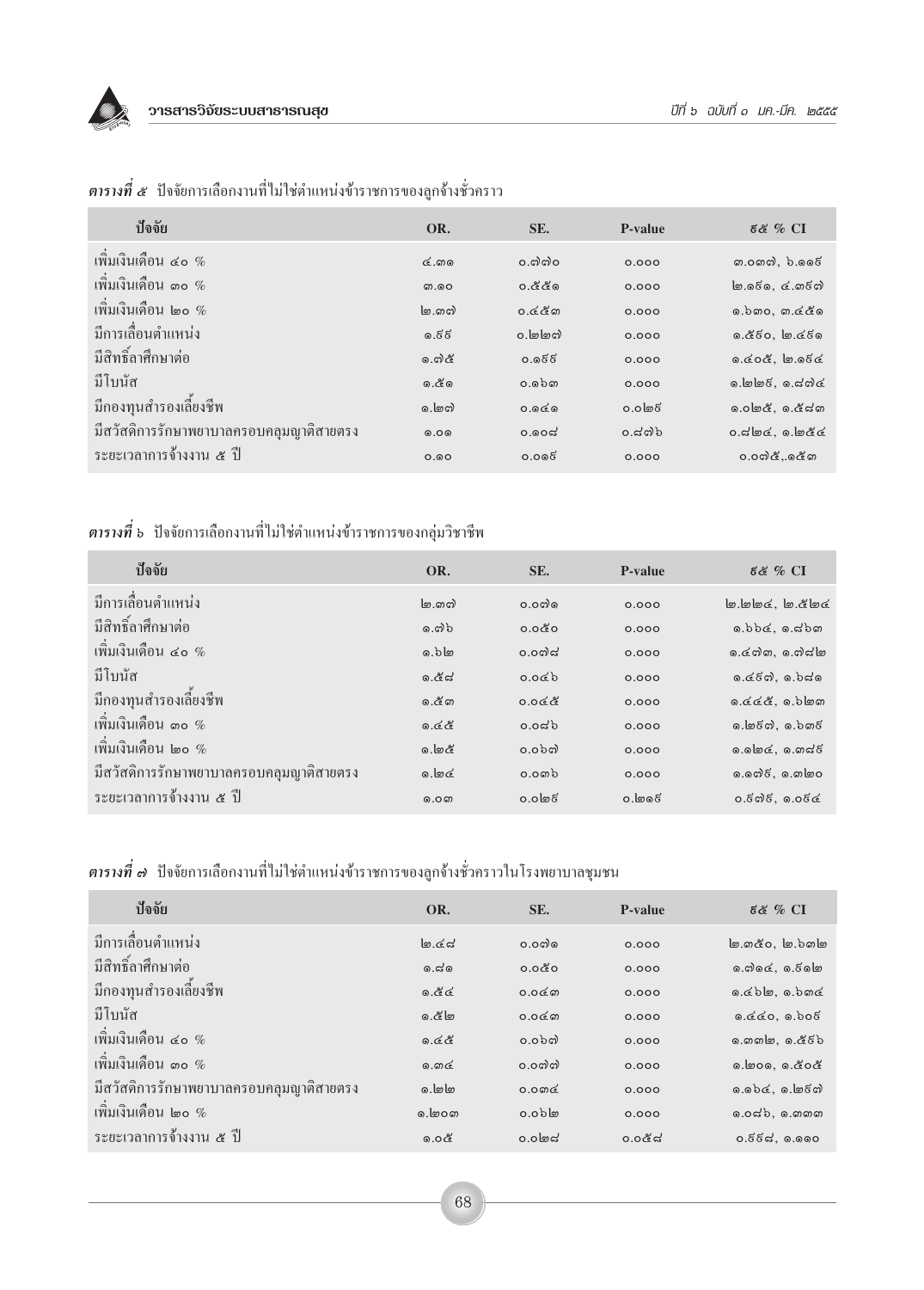| ิสถานการณ์และเงื่อนไขที่ปรับเปลี่ยน                                                                       | โอกาสในการเลือกงาน $(\%)$ |
|-----------------------------------------------------------------------------------------------------------|---------------------------|
| ิ สถานการณ์ที่ ๑   เงินเดือนเพิ่มขึ้น ๒๐ $\%$                                                             | &්.ග $%$                  |
| สถานการณ์ที่ ๒ เงินเดือนเพิ่มขึ้น ๑๐ $\%$                                                                 | ຕ $.$ ໔%                  |
| ิ สถานการณ์ที่ ๑ เงินเดือนเพิ่มขึ้น ๔๐%                                                                   | ෧෮.෨ $\%$                 |
| ี สถานการณ์ที่ ๔ เงินเดือนเพิ่มขึ้น ๑๐% + มีสิทธิการลาศึกษาต่อ                                            | $ol.10\%$                 |
| สถานการณ์ที่ ๕   เงินเดือนเพิ่มขึ้น ๑๐% + มีสิทธิการลาศึกษาต่อ + การเลื่อนตำแหน่ง                         | $\log 20$                 |
| ี สถานการณ์ที่ ๖   เงินเดือนเพิ่มขึ้น ๓๐% + มีสิทธิการลาศึกษาต่อ + การเลื่อนตำแหน่ง+ กองทุนสำรองเลี้ยงชีพ | $\log 5\%$                |
| ี สถานการณ์ที่ ๗   เงินเดือนเพิ่มขึ้น ๔๐% + มีสิทธิการลาศึกษาต่อ + การเลื่อนตำแหน่ง+ กองทุนสำรองเลี้ยงชีพ | ດກ.ໄອ $\%$                |

ี <mark>ตารางที่ ๙</mark> การจำลองสถานการณ์เพื่อทำนายการเลือกงานที่ไม่ใช่ตำแหน่งข้าราชการ

และเมื่อแยกวิเคราะห์เฉพาะโรงพยาบาลชุมชน พบว่า ปัจจัยหลักในการเลือกตำแหน่งที่ไม่ใช่ข้าราชการของลูกจ้าง ้ชั่วคราวโรงพยาบาลชุมชน ได้แก่ มีการเลื่อนตำแหน่ง มีสิทธิ์ ลาศึกษาต่อ มีกองทุนสำรองเลี้ยงชีพ และมีโบนัส เป็นลำดับ แรกๆ ดังรายละเอียดในตารางที่ ๗

## การทำนายการดึงดูดการเลือกงานที่ไม่ใช่ตำแหน่ง ข้าราชการ

ในตารางที่ ๙ เป็นการเปรียบเทียบผลของการเลือกงาน ระหว่างตำแหน่งข้าราชการและไม่ใช่ตำแหน่งข้าราชการใน แต่ละสถานการณ์ต่างๆที่ได้จากการปรับคุณลักษณะในแต่ละ ตัวเลือก ซึ่งจากการจำลองสถานการณ์ในกรณีที่ ๑ - ๓ ใน ตารางที่ ๘ นั้น แสดงให้เห็นถึงผลของความแตกต่างของค่า จ้างที่มีต่อการเลือกงานที่ไม่ใช่ตำแหน่งข้าราชการโดยการเพิ่ม คุณลักษณะเพียงอย่างเดียว โดยการให้เงินเดือนเพิ่มขึ้น ๒๐% จะเพิ่มการเลือกทำงานที่ไม่ใช่ตำแหน่งข้าราชการเป็น ๕.๓% เมื่อให้เงินเดือนเพิ่มขึ้น ๓๐% การเลือกทำงานที่ไม่ใช่ตำแหน่ง ข้าราชการจะเพิ่มขึ้นเป็น ๗.๔% และการให้เงินเดือนเพิ่มขึ้น ๔๐%จะเพิ่มการเลือกทำงานที่ไม่ใช่ตำแหน่งข้าราชการสูงขึ้นเป็น െ. സ<sup>%</sup>

ในสถานการณ์ที่ ๔-๗ จะจำลองสถานการณ์ที่มีการปรับ ทั้งด้านการเงินและด้านอื่นๆที่ไม่ใช่ตัวเงินโดยสมมติให้เงิน เดือนสงกว่าเงินเดือนปรกติ ๓๐% เพิ่มสิทธิการศึกษาต่อ พบ ว่าโอกาสที่จะเลือกงานที่ไม่ใช่ตำแหน่งข้าราชการสูงขึ้นเป็น ๑๒.๒% เมื่อเปลี่ยนเป็นเงินเดือนที่สูงขึ้น ๓๐% รวมกับสิทธิ

้การศึกษาต่อ และเพิ่มโอกาสในการเลื่อนตำแหน่งพบว่าโอกาส ้ที่จะเลือกงานที่ไม่ใช่ตำแหน่งข้าราชการสูงขึ้นเป็น ๒๑.๕% แต่ เมื่อเปลี่ยนเป็นเงินเดือนที่สูงขึ้น ๓๐% รวมกับสิทธิการศึกษา ต่อการเลื่อนตำแหน่ง และมีกองทุนสำรองเลี้ยงชีพใน สถานการณ์ที่ ๖ พบว่าโอกาสเลือกทำงานที่ไม่ใช่ตำแหน่ง ข้าราชการสูงขึ้นเป็น ๒๕.๙% และส่วนสถานการณ์ที่ ๗ นั้น สมมติให้เงินเดือนเพิ่มขึ้น ๔๐% รวมกับสิทธิการศึกษาต่อ การเลื่อนตำแหน่ง และมีกองทุนสำรองเลี้ยงชีพ โอกาสที่จะ เลือกงานที่ไม่ใช่ตำแหน่งข้าราชการสูงขึ้นเป็น ๓๓.๒%

## ้สรุปและอภิปรายผลการศึกษา

ในการศึกษานี้เป็นการศึกษาปัจจัยที่มีผลต่อการเลือกงาน ในตำแหน่งลูกจ้างชั่วคราว เพื่อนำไปสู่การพัฒนาระบบจ้างงาน ในภาครัฐที่มีประสิทธิภาพและสามารถดึงดูดกำลังคนด้าน สุขภาพสู่ภาครัฐได้ ซึ่งข้อจำกัดของวิธีการศึกษานี้ ได้แก่ การ ตัดสินใจเลือกงานของผู้เข้าร่วมการศึกษาเป็นการเลือกใน ิสถานการณ์จำลองซึ่งยังไม่ใช่การเลือกงานจริง และชุดสิทธิ ประโยชน์นั้นจำกัดเพียง ๗ ประการเพราะหากมากกว่านี้อาจ จะมีผลต่อการออกแบบเครื่องมือ อย่างไรก็ตามการทดลอง เลือกงานในสถานการณ์ที่ยังไม่เกิดขึ้นมีจุดเด่นในด้านการเป็น แนวทางในการกำหนดมาตรการใหม่ๆสำหรับผู้กำหนด นโยบายได้

ผลการศึกษา DCE พบว่า ผู้เข้าร่วมการศึกษาส่วนใหญ่ จะเลือกงานที่มีชุดสิทธิประโยชน์ของข้าราชการ และมี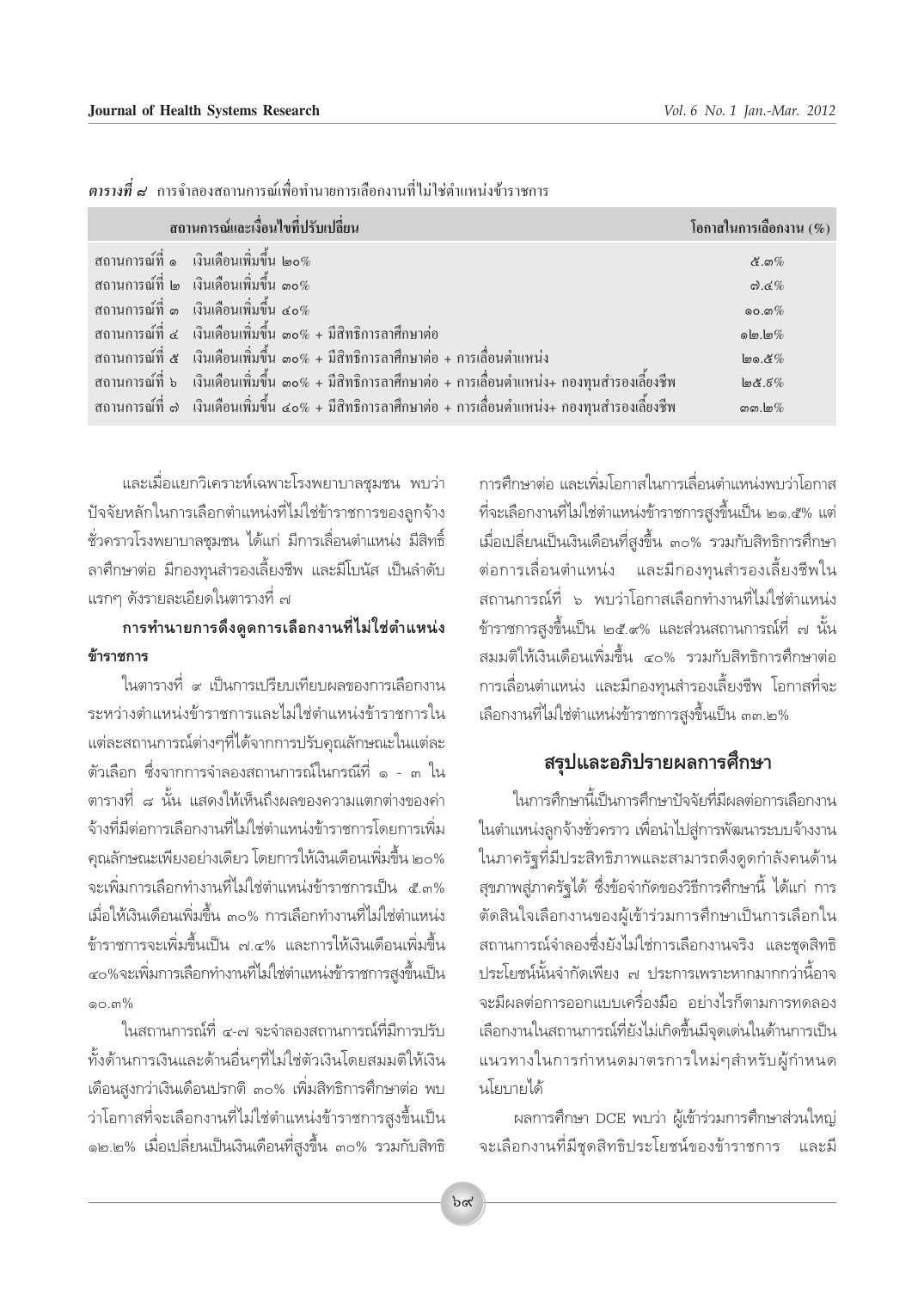

บคลากรบางส่วนที่เลือกตำแหน่งที่ไม่ใช่ข้าราชการ ซึ่งจะเห็น ว่าโดยภาพรวมนั้นชุดสิทธิประโยชน์ของตำแหน่งที่ไม่ใช่ ข้าราชการที่สามารถดึงดูดกำลังคนให้เลือกได้แก่การเพิ่มเงิน เดือนขึ้น ๔๐% หรือ ๓๐% หรือ ๒๐% มีเงินโบนัส นอกจาก นั้นโอกาสการศึกษาต่อ ความก้าวหน้าในตำแหน่ง กองทุน สำรองเลี้ยงชีพ มีส่วนสำคัญในการตัดสินใจเลือกงานที่ไม่ใช่ ตำแหน่งข้าราชการ ซึ่งสอดคล้องกับการศึกษาหลายกรณีที่ แสดงว่าค่าตกบแทนที่เป็นตัวเงิน (Financial Compensation) และสวัสดิการที่ไม่ใช่ตัวเงินส่งผลต่อการรักษาคนไว้ในองค์ กร<sup>(๖-๘)</sup> ขณะที่งานวิจัยของ Michaels et al. (๒๐๐๑)<sup>(๙)</sup> ที่ ได้อธิบายว่าองค์กรไม่สามารถใช้เงินได้เพียงอย่างเดียวในการ ทำให้คนมีส่วนร่วมและคงอย่ในองค์กรได้ ซึ่งผลการศึกษาดัง กล่าวสอดคล้องกับงานวิจัยของ Berger & Berger (๒๐๐๔) (๑๐) ซึ่งพบว่าค่าตอบแทนที่เป็นตัวเงินสามารถจับต้องได้ จะเป็นตัว ดึงดูดให้คนเข้ามาร่วมงานกับองค์กร ในขณะที่ค่าตอบแทนที่ ไม่ใช่ตัวเงินซึ่งไม่สามารถจับต้องได้จะเป็นปัจจัยที่มีผลต่อการ รักษาคนไว้ในองค์กร ซึ่งการศึกษานี้แสดงให้เห็นถึงศักยภาพ ของแต่ละชดสิทธิประโยชน์ซึ่งอาจจะส่งผลต่อการตัดสินใจ เลือกตำแหน่งที่ไม่ใช่ราชการ ซึ่งจะช่วยสนับสนุนการตัดสินใจ เชิงนโยบายของผู้กำหนดนโยบายได้อย่างชัดเจน เช่น ใน สถานการณ์ที่มีข้อจำกัดทางทรัพยากร ผ้บริหารอาจจะเลือกใช้ มาตรการที่ไม่ให่ตัวเงินซึ่งส่งผลต่อการตัดสินใจใกล้เคียงกับ มาตรการด้านการเงิน

ดังนั้นแนวทางที่อาจจะมีผลต่อการเพิ่มการดึงดูดการ เลือกงานในตำแหน่งที่ไม่ใช่ข้าราชการและรักษาคนไว้ในระบบ ได้มากขึ้นนั้น จึงเป็นการปรับเปลี่ยนทั้งในมิติของแรงจูงใจทั้ง ้ด้านการเงินและด้านอื่นๆไปพร้อมๆกัน โดยอาจจะต้องมื ความแตกต่างกันบ้างในระดับสถานบริการโดยเฉพาะสถาน บริการในชนบทได้แก่สถานือนามัย หรือโรงพยาบาลส่ง เสริมสุขภาพประจำตำบล (รพ.สต.) และโรงพยาบาลชุมชน เพื่อสร้างแรงจูงใจ โดยอาจจะเพิ่มเงินเดือนให้สูงกว่าการ ทำงานในเมือง ในขณะที่การปฏิบัติงานในเขตเมืองอาจจะ สร้างแรงจูงใจโดยการปรับค่าเวรให้สูงขึ้นใกล้เคียงกับเอกชน หรือจัดระบบการตอบแทนตามภาระงาน ส่วนมาตรการที่ไม่ใช่ ้ตัวเงินอื่นๆนั้น จำเป็นต้องมีควบคู่กันไปด้วย ได้แก่ ความ ก้าวหน้าของงาน โอกาสการศึกษาต่อ กองทุนสำรองเลี้ยงชีพ สวัสดิการรักษาพยาบาลรวมฌาติสายตรง และมีระยะเวลา การต่อสัญญาที่ยาวขึ้น เป็นต้น

## กิตติกรรมประกาศ

การศึกษานี้ได้รับการสนับสนนจาก สำนักงานกองทน สนับสนุนการสร้างเสริมสุขภาพ (สสส.)

#### เอกสารอ้างอิง

- ๑. สำนักนโยบายและแผนสาธารณสุข. กรอบแนวคิดในการดำเนินการ เกี่ยวกับพนักงานของรัฐในสังกัดกระทรวงสาธารณสุข. นนทบุรี เอกสารอัคสำเนา: ๒๕๔๔.
- ๒. กลุ่มบริหารงานบุคลากรสำนักบริหารกลาง สำนักงานปลัดกระทรวง สาธารณสุข. จำนวนลูกจ้างชั่วคราว. กระทรวงสาธารณสุข. นนทบุรี;  $\mathfrak{g}$ & $\mathfrak{g}$
- ๑. กลุ่มพัฒนาข้อมูลสุขภาพ สำนักนโยบายและยุทธศาสตร์ สำนักงาน ปลัดกระทรวงสาธารณสุข. จำนวนลูกจ้างชั่วคราว. กระทรวง สาธารณสุข. นนทบุรี; ๒๕๕๒.
- ๔. หนังสือสำนักงานปลัดกระทรวงสาธารณสุข ที่ สธ. ๐๒๐๑.๐๓๔/ว ๑ธอ ลงวันที่ ๑๘ กันยายน ๒๕๕๐ เรื่อง บัญชีโครงสร้างอัตราจ้าง ลูกจ้างชั่วคราวเงินนอกงบประมาณ (เงินบำรุง) กลุ่มวิชาชีพสังกัด สำนักงานปลัดกระทรวงสาธารณสุข.
- ๕. หนังสือสำนักงานปลัดกระทรวงสาธารณสข ที่ สธ. ๐๒๐๑.๐๓๔/ว ๑๐๑ ลงวันที่ ๗ เมษายน ๒๕๕๔ เรื่อง บัญชีโครงสร้างอัตราจ้าง ลูกจ้างชั่วคราวเงินนอกงบประมาณ (เงินบำรุง) กลุ่มวิชาชีพสังกัด สำนักงานปลัดกระทรวงสาธารณสุข.
- ๖. สำนักงานวิจัยและพัฒนากำลังคนด้านสุขภาพ. การสำรวจการจ้าง งานของลูกจ้างเงินบำรุงของสถานบริการภายใต้สำนักงานปลัด กระทรวงสาธารณสุข. นนทบุรี; ๒๕๕๑.
- ๗. อาภรณ์ ภู่วิทยพันธุ์. กลยุทธ์การบริหารและการพัฒนาผู้มีผลสัมฤทธิ์ สูง. กรุงเทพ: เอช อาร์ เซนเตอร์; ๒๕๕๐.
- ๘. สมบูรณ์ กุลวิเศษชนะ. Retaining Talented People: (ใม่) ยากอย่าง ที่คิด. วารสารบริหารธรกิจ ๒๕๔ธฺ:๒ธฺ:๑๐-๑๒.
- ่ ៩. ฐิติพร ชมพูคำ. การจัดการผู้มีผลสัมฤทธิ์สูง : เครื่องมือสำคัญขององค์กร (Talent Management tool for significant persons). จพาลงกรณ์ ธรกิจปริทัศน์ ๒๕๔๗;๒๖:๑-๑๖.
- 60. Michaels E, Field-Jones H, Axelrod B. The war for talent. Massachusetts: McKinsey & Colnce; 2001.
- 66. Berger A. L. & Berger R. D. The Talent Management Handbook: Creating organizational excellence by identify, developing & pro-